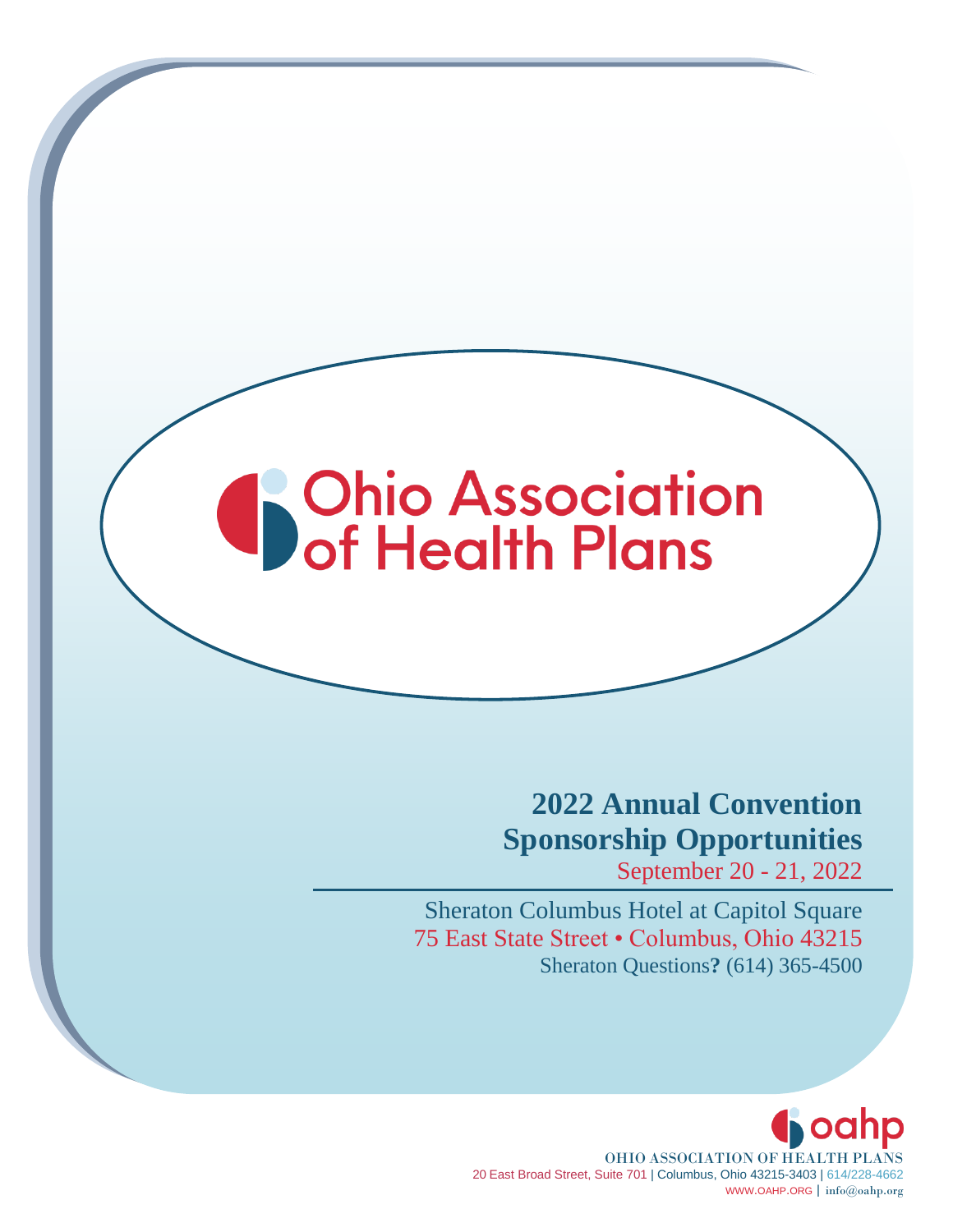# Annual Convention & Trade Show

oes your company want to reach the top decision makers from Ohio's leading health plans? Then you need to be a part of the 2022 Ohio Association of Health Plans' Annual Convention and Trade Show **September 20 - 21, 2022**. D

This two-day conference provides a forum for health plan professionals, employers, providers, legislators, and public policy makers to interact and share ideas and insights impacting the health care industry. Our extensive exhibit area is the perfect place for you to display your company's latest products and services.

During the convention's scheduled breaks, you will have opportunities to visit one-on-one with health plan executives and by becoming an event partner, your company will be entitled to the partnership opportunities included within the Partner Level Benefits.

### **Tentative Agenda**

**All times reflected are Eastern Standard Time (EST). Session or break timeframes are subject to change and may preview the [OAHP website](http://www.oahp.org/) for updates.**

| 5:00 p.m. - 7:00 p.m. OAHP Legislative Reception at The Ohio Statehouse |
|-------------------------------------------------------------------------|
| (All exhibitors are invited to attend)                                  |

**Wednesday, September 21, 2022**

| 10:00 a.m. - 10:30 a.m. Industry Innovation Awards Presentation & Door Prizes |  |
|-------------------------------------------------------------------------------|--|
|                                                                               |  |
|                                                                               |  |
|                                                                               |  |

**SPACE AND OPPORTUNITIES ARE LIMITED – TO SECURE YOUR COMPANY'S PARTICIPATION** VISIT OUR WEBSITE AT: HTTPS://OAHP.ORG/EVENT/OAHP-ANNUAL-CONVENTION-TRADE-SHOW#REGISTER

*Please contact Ann Hollins at ahollins@oahp.org for questions or further information.*

OHIO ASSOCIATION OF HEALTH PLANS 20 East Broad Street, Suite 701 | Columbus, Ohio 43215-3403 | 614/228-4662 WWW.OAHP.ORG | info@oahp.org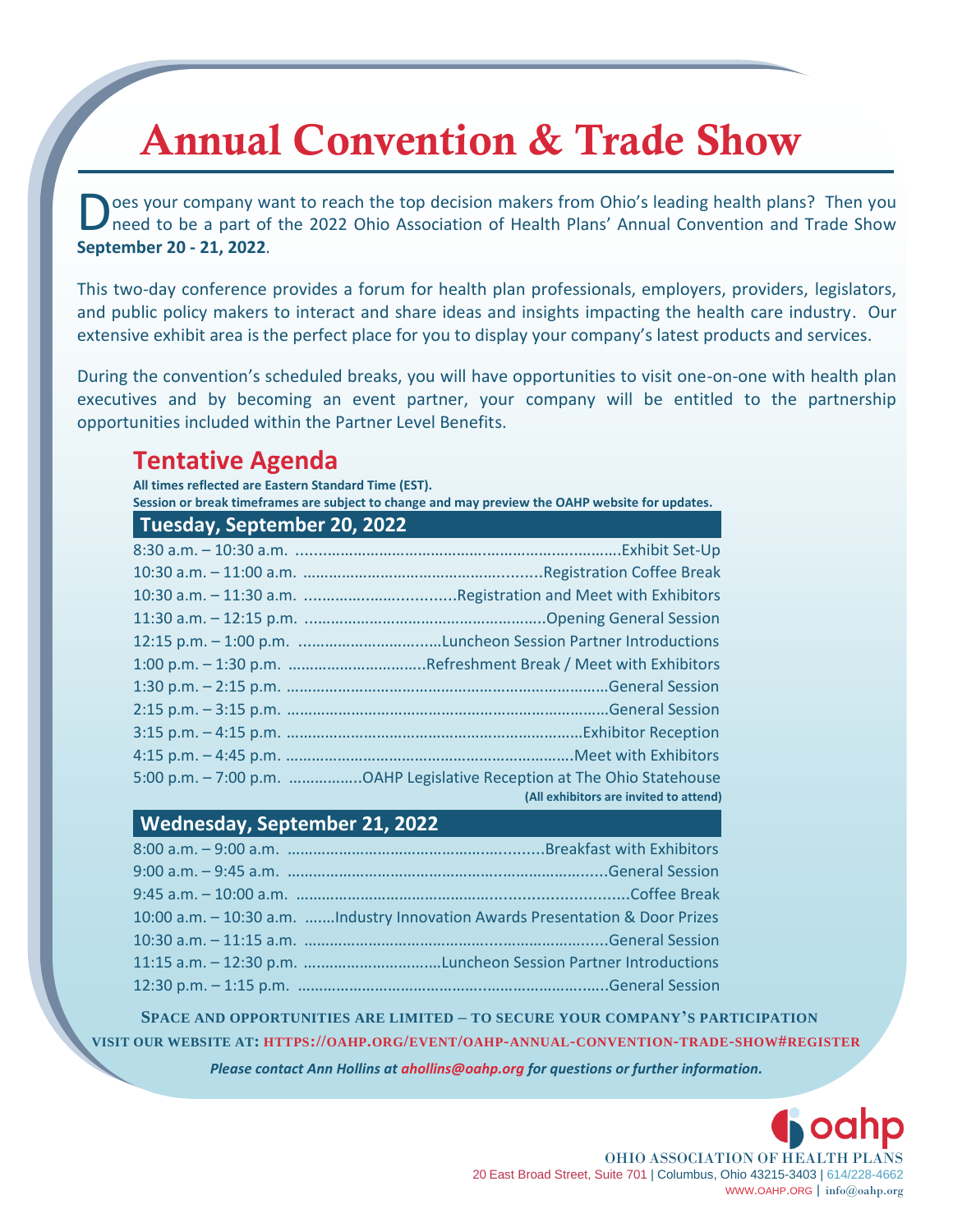## Annual Convention Sponsorship Levels **September 20 – 21, 2022**

#### PARTNER LEVEL BENEFITS

| <b>Bronze Partner Level</b>                                                               | <b>Silver Partner Level</b>                                                                                              | <b>Gold Partner Level</b>                                                                                                | <b>Platinum Partner Level</b>                                                                                            |
|-------------------------------------------------------------------------------------------|--------------------------------------------------------------------------------------------------------------------------|--------------------------------------------------------------------------------------------------------------------------|--------------------------------------------------------------------------------------------------------------------------|
| <b>One (I)</b> attendee registration (lunch<br>included)                                  | Two (2) attendee registrations (lunches<br>included)                                                                     | Three (3) attendee registrations (lunches<br>included)                                                                   | Four (4) attendee registrations (lunches<br>included)                                                                    |
| Networking opportunity with OAHP<br>member plans                                          | Networking opportunity with OAHP<br>member plans                                                                         | Networking opportunity with OAHP<br>member plans                                                                         | Networking opportunity with OAHP member<br>plans                                                                         |
| +Logo and 50-word or less company<br>profile listed in electronic conference<br>materials | Logo and 50-word or less company<br>profile listed in electronic conference<br>materials                                 | Logo and 50-word or less company<br>profile listed in electronic conference<br>materials                                 | Logo and 50-word or less company profile<br>listed in electronic conference materials                                    |
| Pre-convention promotion; company<br>recognition in OAHP E-News Clips                     | Pre-convention promotion; company<br>recognition in OAHP E-News Clips                                                    | Pre-convention promotion; company<br>recognition in OAHP E-News Clips                                                    | Pre-convention promotion; company<br>recognition in OAHP E-News Clips                                                    |
| Attendance at OAHP Legislative Reception                                                  | Attendance at OAHP Legislative Reception                                                                                 | Attendance at OAHP Legislative Reception                                                                                 | Attendance at OAHP Legislative Reception                                                                                 |
| Promotion on OAHP social media as an<br>event Bronze level partner                        | Promotion on OAHP social media as<br>an event Silver level partner                                                       | Promotion on OAHP social media as an<br>event Gold level partner                                                         | Promotion on OAHP social media as an<br>event Platinum level partner                                                     |
| Post-event attendee list                                                                  | Post-event attendee list                                                                                                 | Post-event attendee list                                                                                                 | Post-event attendee list                                                                                                 |
| One (1) promotional recognition spotlight<br>in the OAHP member Weekly Update             | One (1) promotional recognition spotlight<br>in the OAHP member Weekly Update                                            | One (1) promotional recognition spotlight<br>in the OAHP member Weekly Update                                            | One (1) promotional recognition spotlight<br>in the OAHP member Weekly Update                                            |
|                                                                                           | <b>Exhibitor networking reception</b>                                                                                    | Exhibitor networking reception                                                                                           | <b>Exhibitor networking reception</b>                                                                                    |
|                                                                                           | *Logo display in electronic<br>promotional brochure                                                                      | *Logo display in electronic promotional<br>brochure                                                                      | *Logo display in electronic promotional<br>brochure                                                                      |
|                                                                                           | Logo displayed at event on sponsorship<br>signage                                                                        | Logo displayed at event on sponsorship<br>signage                                                                        | Logo displayed at event on sponsorship<br>signage                                                                        |
|                                                                                           | 6' skirted table, two (2) chairs and<br>wastebasket                                                                      | 6' skirted table, two (2) chairs and<br>wastebasket                                                                      | 6' skirted table, two (2) chairs and<br>wastebasket                                                                      |
|                                                                                           | Basic electric (upon advance request)                                                                                    | Basic electric (upon advance request)                                                                                    | Basic electric (upon advance request)                                                                                    |
|                                                                                           | Allotted 3-minute Partner introduction<br>or value proposition statement to be<br>conducted during 9/21 Luncheon session | Allotted 3-minute Partner introduction or<br>value proposition statement to be<br>conducted during 9/20 Luncheon session | Allotted 3-minute Partner introduction or<br>value proposition statement to be<br>conducted during 9/20 Luncheon session |
|                                                                                           |                                                                                                                          | Key introduction to one (1) health plan<br>member by OAHP staff; choice provided<br>to OAHP one month in advance         | Key introductions to two (2) health plan<br>members by OAHP staff; choices provided<br>to OAHP one month in advance      |
|                                                                                           |                                                                                                                          |                                                                                                                          | Opportunity to introduce a General Session<br>speaker or panel (based on session<br>availability)                        |
|                                                                                           |                                                                                                                          |                                                                                                                          | Premium exhibit location (exhibits<br>assigned on first come, first paid basis)                                          |
|                                                                                           |                                                                                                                          |                                                                                                                          | One (1) targeted marketing email on your<br>company's behalf                                                             |
| \$2,500                                                                                   | \$4,000                                                                                                                  | \$7,500                                                                                                                  | \$10,000<br><b>Limited Availability</b>                                                                                  |

ALL TABLE AND BOOTH ASSIGNMENTS ARE CONDUCTED ON A FIRST-COME FIRST-PAID BASIS

**\*Time sensitive material: all logos must be received prior to 8/05/2022 deadline to be included in promotional brochure. Logo and company profile listed in electronic conference materials only IF received prior to 8/19/2022.** *Please contact Ann Hollins at ahollins@oahp.org for questions or further information.*



OHIO ASSOCIATION OF HEALTH PLANS 20 East Broad Street, Suite 701 | Columbus, Ohio 43215-3403 | 614/228-4662 WWW.OAHP.ORG | info@oahp.org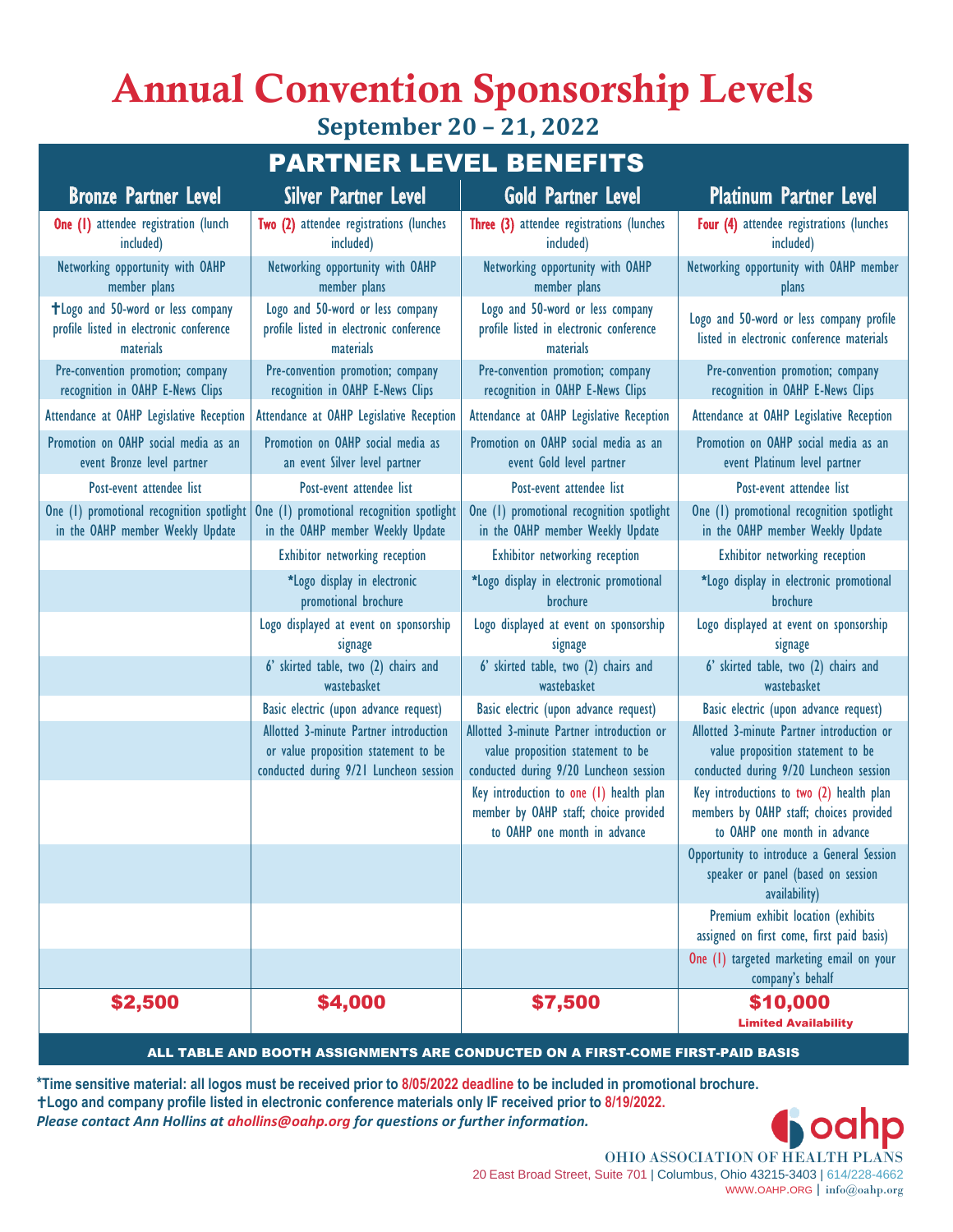# Additional Annual Convention Specialty Sponsorship Opportunities

**September 20 – 21, 2022**

| <b>Refreshment Break</b><br><b>OR</b>                                                 |                                                                                       | <b>Exclusive</b>                                                                                                                                                                                                 |
|---------------------------------------------------------------------------------------|---------------------------------------------------------------------------------------|------------------------------------------------------------------------------------------------------------------------------------------------------------------------------------------------------------------|
| <b>Coffee Break Sponsor</b>                                                           | <b>Lunch Sponsor</b>                                                                  | Sanitizer Sponsor                                                                                                                                                                                                |
| <b>One (I)</b> attendee registration (lunch included)                                 | Two (2) attendee registrations (lunches included)                                     | Two (2) attendee registrations (lunches included)                                                                                                                                                                |
| Special sponsorship signage with logo displayed during<br>designated event break      | Special sponsorship signage with logo displayed during<br>designated event luncheon   | Exclusive high visibility opportunity promoting your<br>branding on personal hand sanitizer bottles at the<br>Registration desk and on all session tables during event                                           |
| *Logo display in electronic promotional brochure                                      | *Logo display in electronic promotional brochure                                      | *Logo display in electronic promotional brochure                                                                                                                                                                 |
| Logo and 50-word or less company profile listed in<br>electronic conference materials | Logo and 50-word or less company profile listed in<br>electronic conference materials | Logo and 50-word or less company profile listed in<br>electronic conference materials                                                                                                                            |
| Networking opportunity with OAHP member plans                                         | Networking opportunity with OAHP member plans                                         | Networking opportunity with OAHP member plans                                                                                                                                                                    |
| Pre-convention promotion; company recognition in OAHP<br><b>E-News Clips</b>          | Pre-convention promotion; company recognition in OAHP<br><b>E-News Clips</b>          | Pre-convention promotion; company recognition in<br><b>OAHP E-News Clips</b>                                                                                                                                     |
| Attendance at OAHP Legislative Reception                                              | Attendance at OAHP Legislative Reception                                              | Attendance at OAHP Legislative Reception                                                                                                                                                                         |
| Promotion on OAHP social media as designated event<br><b>Break</b> partner            | Promotion on OAHP social media as designated event<br>Luncheon partner                | Promotion on OAHP social media as designated event<br>Sanitizer partner                                                                                                                                          |
| Post-event attendee list                                                              | Post-event attendee list                                                              | Post-event attendee list                                                                                                                                                                                         |
| Pre-break announcement: Special recognition<br>acknowledgement of company sponsorship | Special recognition acknowledgement during luncheon                                   | Key introduction to one (1) health plan member by<br>OAHP staff; choice provided to OAHP one month in<br>advance                                                                                                 |
| May provide branded napkins during the<br><b>break</b>                                | May provide branded napkins during the designated<br>luncheon session                 | Sponsor must provide the branded event hand sanitizer<br>product to OAHP two weeks prior to event or by<br>September 9, 2022. Total quantity provided should<br>accommodate approximately 200 total participants |
| \$3,500                                                                               | \$5,500                                                                               | \$5,500                                                                                                                                                                                                          |
| <b>3 Available</b>                                                                    | <b>1 Available Each Day</b>                                                           | <b>Exclusive</b>                                                                                                                                                                                                 |

**\*Time sensitive material: all logos must be received prior to 8/05/2022 deadline to be included in promotional brochure.** *Please contact, Ann Hollins at ahollins@oahp.org for questions or further information.*

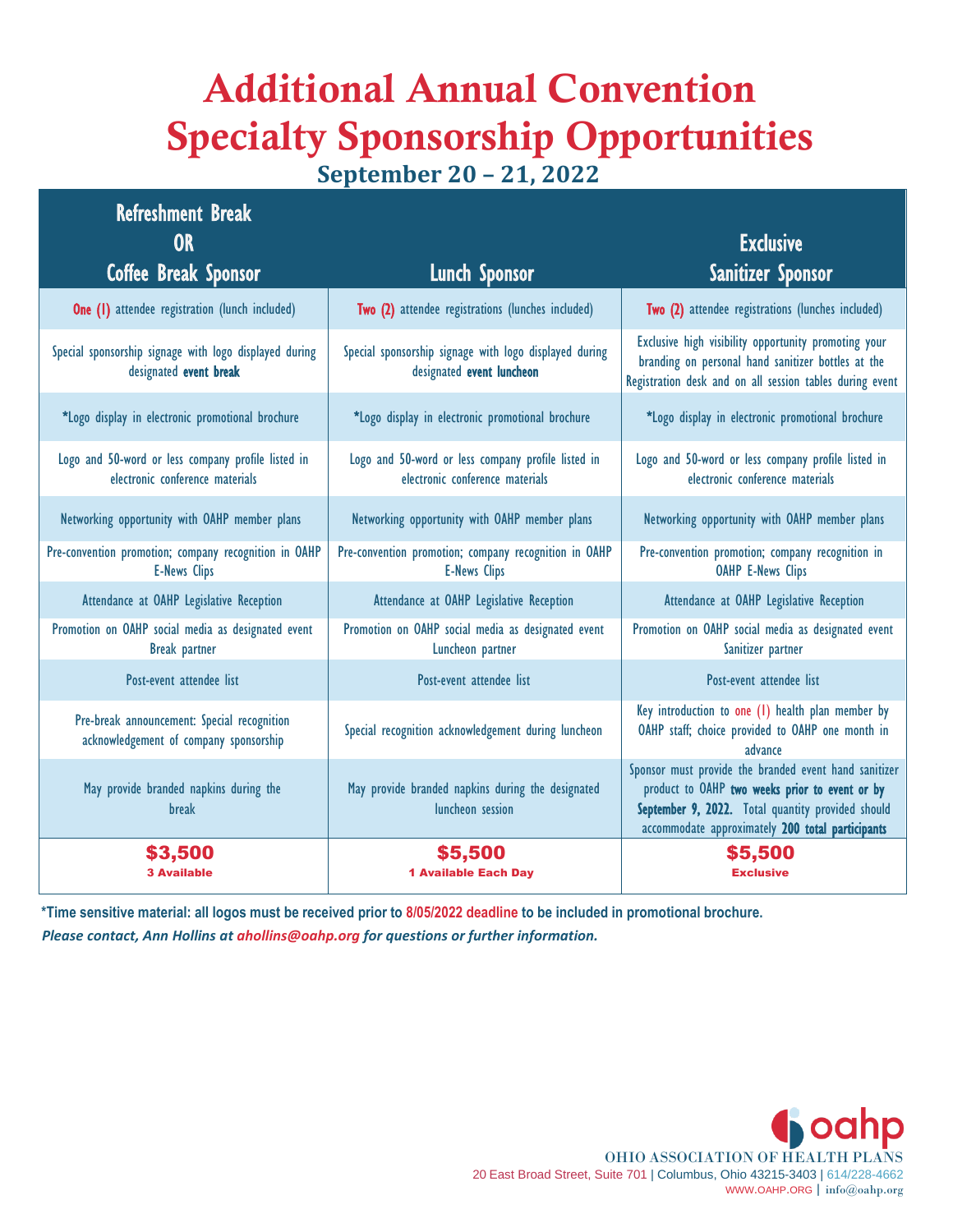# **Annual Convention & Trade Show Event Information**

## Hotel

#### **SHERATON COLUMBUS HOTEL AT CAPITOL SQUARE 75 East State Street • Columbus, Ohio 43215**

A block of rooms has been reserved for conference attendees at a discounted rate of **\$154 per night**. The special OAHP rate will be available for a limited number of rooms so attendees are encouraged to make reservations as soon as possible. The discounted rate is offered based on availability through **August 19, 2022**. The cutoff date is a guideline and does not guarantee availability. Reservations with the special rate may be made by visiting **www.oahp.org**.

## Exhibit Equipment and Service Information

**EVENT DECORATOR:** The Ohio Association of Health Plans will be utilizing the George Fern Company as the event decorator. As the event draws closer, the designated individual listed as your pre-convention contact upon submission of your online sponsor registration will receive a **separate email directly from the George Fern Company**. The email will provide all login credentials to access the exhibitor information. This information will assist in determining your exhibit shipping needs and may visit [www.fernexpo.com](http://www.fernexpo.com/) for more information.

**TABLE AND EXHIBIT EQUIPMENT:** Each **exhibit** includes one 6' skirted table and skirting on three sides, two folding chairs, one wastebasket, and a 7" x 44" identification sign.

**EXHIBIT HALL CARPET:** The exhibit area is carpeted.

**DISMANTLE AND MOVE-OUT INFORMATION:** Exhibit locations situated inside the General Session room during speaker presentations **will be permitted to commence dismantling following the conclusion of the final event session at 1:15 PM (EST) on Wednesday, September 21, 2022**. **All exhibits and any goods or property** brought into the facility shall be removed by **2:30 PM (EST) on Wednesday, September 21, 2022**. To ensure all exhibitor materials are removed from the exhibit facility by the Exhibitor Move-Out deadline, please have all shipping vendors check-in by **2:00 PM (EST)** on Wednesday, September 21, 2022. Exhibitors are responsible to leave exhibit space both clean and free from all items on the day of departure of the event.

**OAHP is NOT responsible for any remaining exhibitor materials or items. Any remaining items will be discarded.**

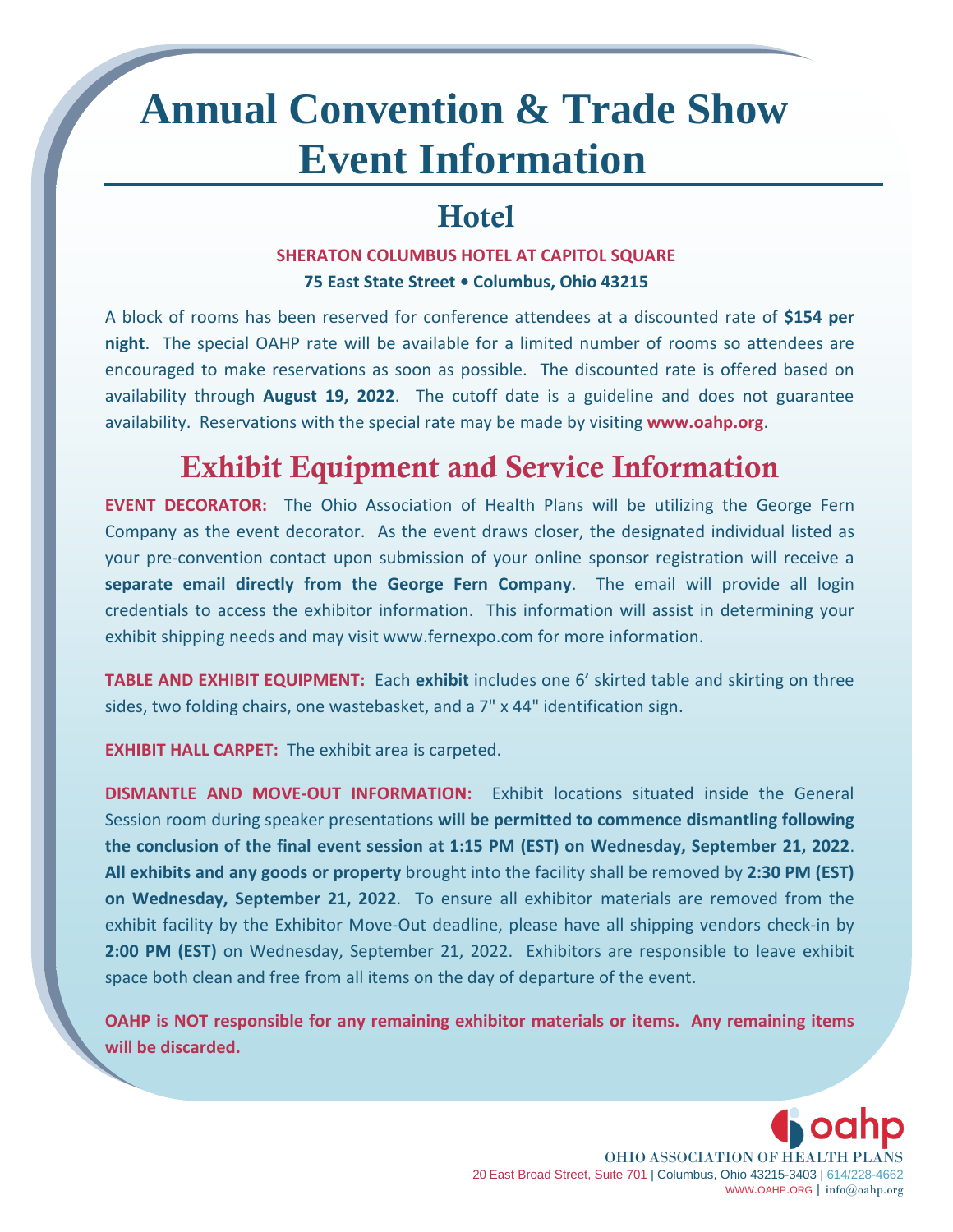# **Annual Convention & Trade Show**

To register online or access the Terms and Conditions please visit the OAHP registration website at: **[h t t p s : / / o a h p . o r g / e v e n t / o a h p](https://oahp.org/event/oahp-annual-convention-trade-show/) - a n n u a l - c o n v e n t i o n - t r a d e - s h o w /**

#### **EXHIBIT REGULATIONS**

The OAHP cannot guarantee against loss or damage of any kind and will not provide security in the exhibit space and all personal property left in the exhibit space is at the sole risk of the exhibitor. Exhibitors are responsible for safekeeping of their personal property.

- Exhibitions may not use oils, burning fluids, gasoline, naptha, propane gas or other type of bottled gas or fuel for any purpose.
- Exhibitors may not use audible or electronic devices that might prove objectionable to other exhibitors due to notice, odor, or other annoyances.
- Smoking is prohibited in the venue except in designated areas.
- Exhibitors and sponsors agree to comply with the rules and regulations of the venue.
- The OAHP may withhold or withdraw permission to distribute souvenirs, advertising materials or other items it considers objectionable at its sole discretion.
- Reassignment, subletting or sharing any part of the allocated exhibit space is strictly prohibited. Exhibitors who fail to observe these conditions of contract, or who, in the opinion of the officials of the Ohio Association of Health Plans, conduct themselves unethically or unprofessionally will be dismissed from the meeting without refund.
- Exhibitors shall comply with any safety requirements established by OAHP, the facility, or any governmental entity.

#### **PAYMENTS**

Payment may be made by check or credit card payable to OAHP and is requested within 45 days of registration date. If full sponsorship payment is not received 45 days prior to the event date, OAHP reserves the right to reassign the opportunity. Additional conference attendees over the limit of defined registrations included in the sponsorship package must pay a per person conference registration fee.

#### **CANCELLATION OR WITHDRAWAL**

All cancellations must be received in writing to the OAHP by **August 19, 2022** to receive a refund and approval of cancellation. For cancellations made on or before August 19, 2022, OAHP will retain an amount equal to **50%** of the total exhibit fee even if OAHP is able to resell the space. After August 19, 2022, NO cancellations will be accepted or refunds issued. Refunds will not be made for no-shows.

#### **ASSIGNMENT CRITERIA**

The assignment and the confirmation of exhibit space will be made in the order in which requests and payments are received in the OAHP office. The receipt of the registration form will establish the assignment date. Any opportunities not confirmed will be made available on a first come, first paid basis. In cases where the sponsorship reservations are received simultaneously, preference will be given to OAHP members. OAHP reserves the right to review any sponsorship registration/contract for appropriateness for our audience and support of our conference objectives. Final booth assignments, exhibit hall floor plan, and an exhibit show kit including details of the official Show Decorator will be forwarded to exhibitors within 45 days of the conference dates.

#### **EXHIBIT SPACE**

Every effort will be made to maintain the general configuration of the floor plan for this conference. However, OAHP reserves the right to modify the plan, if necessary, as determined solely by OAHP. For liability reasons and to ensure the highest level of safety, all electrical connections and/or power requirements performed must be contracted through OAHP. One electrical outlet power strip will be provided to each exhibit space **upon advance request**.

#### **MISCELLANEOUS**

The OAHP acts for exhibitors and their representatives in the capacity of agent, not as principal. The OAHP assumes no liability for any act of omission or commission in connection with this agency. Exhibitors and their representatives hereby release the OAHP from any and all liabilities for loss or damage ensuing from any cause whatsoever, except for claims or damages of injuries caused by or resulting from the gross negligence of the OAHP or its employees. In addition, the exhibitor and his/her representatives agree to hold harmless the OAHP from any and all claims for loss or damage asserted against the OAHP by any person as a result of or in any way connected with the wrongful acts of negligence of the exhibitor. OAHP shall have the sole authority to interpret and enforce all terms and conditions governing exhibitors and this exhibition. Any and all matters not specifically covered herein are subject to the decision by OAHP. These terms and conditions may be amended at any time by OAHP upon written notice to all exhibitors. The exhibitor expressly agrees to be bound by the terms and conditions set forth herein and by any amendments thereto adopted by OAHP from time to time.

**OAHP is NOT responsible for any remaining exhibitor materials or items. Any remaining items will be discarded.**